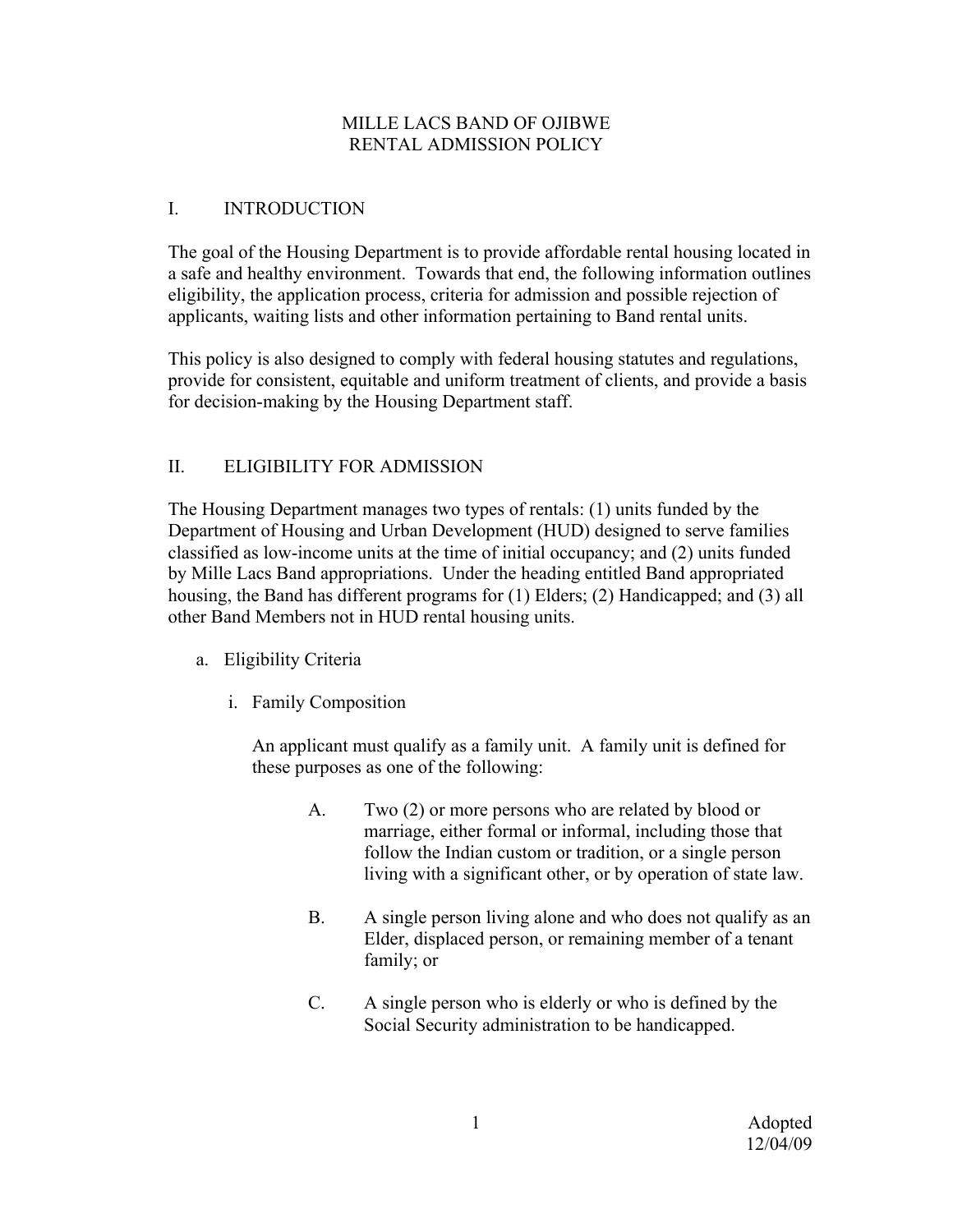ii. Band member Family

An applicant must qualify as a Band member family, defined by the Housing Department as a family whose head of household or spouse is an enrolled member of the Mille Lacs Band of Ojibwe.

iii. Other Indian Family

An applicant may qualify as an Other Indian family defined by the Housing Department as a family where one member of the family is an enrolled Band member, a first descendent of an enrolled Band member, or an enrolled Indian of another federally recognized tribe or Band.

- b. Income Limitations
	- i. Income Requirements
		- A. Applicants must be able to demonstrate that they have the financial resources necessary to meet their monthly rental obligations.
		- B. The applicant must be able to pay the minimum monthly rent plus a security deposit of one month.
		- C. Applicant must qualify as a low-income family, defined as a family whose income does not exceed 80% of the median income for the area (i.e. State/County) or the United States, whichever is greater.
		- D. The maximum guidelines for eligibility under this program are currently contained within HUD Notice PDR-2006-02. The U.S. Department of Housing and Urban Finance (HUD) will periodically review these guidelines and issue new notices adjusting the numbers and these will be adopted as the Housing Department's maximum guidelines as they are issued by HUD.
		- E. HUD allows adjustment to Gross Family Income for purposes of determining the monthly payment. Income limits are adjusted for family size and updated on a semiannual basis by the Executive Director of the Housing Department and the Commissioner of Community Development. While each county will have its own income limit, because the Housing Department has units in several counties, it can set income limits at the same level as the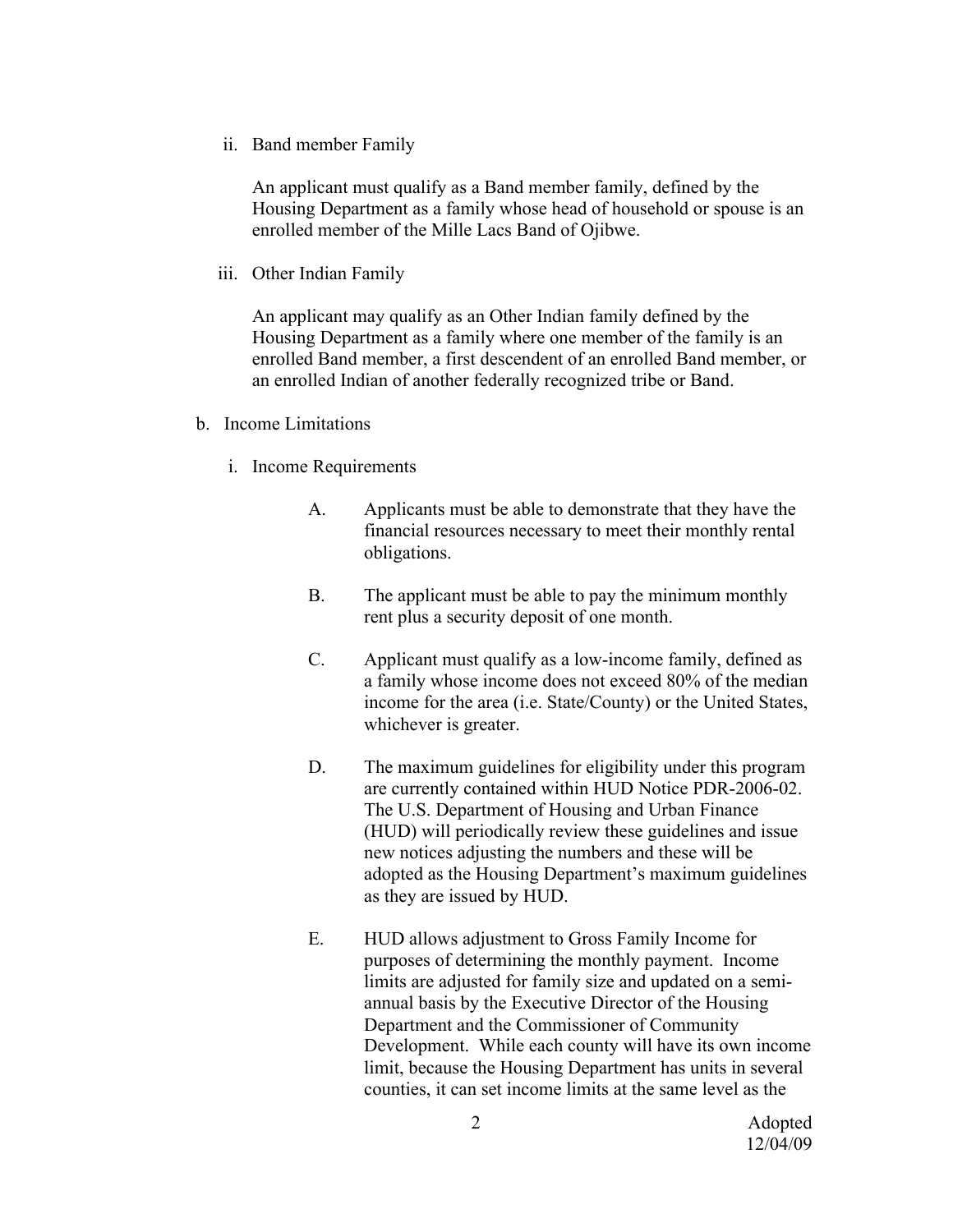county with highest income limits available. When determining which income limit to use, the Housing Department cannot use figures that are below the United States median income.

- F. Applicant's annual income may be estimated by including the anticipated total income from all sources to be received by the resident, spouse and any adult over the age of eighteen (18) who will live in the unit.
- G. The applicant must be at least eighteen (18) years of age on the date the application is filed.
- ii. Rent Calculation

Rent will be determined by calculating the total monthly income of all adults that will be occupying the unit. The Housing Department shall ensure that the monthly income of all adults listed on the application fall below the Maximum Allowable Income.

From this total, the Department will deduct \$480 per dependent younger than eighteen (18) and per full-time student. (The student should carry a subject load considered to be full-time by the educational institution attended). The Department will deduct \$400 for an elderly or disabled family member. The result is Net Income.

Multiply Net Income by fifteen (15) % to determine monthly rent.

iii. Disposition of Home/Trailer/Lease

Applicants who own their own home or trailer home are not eligible for housing rental assistance, maintenance assistance, or free repairs. Applicants will not be allowed to move into a housing rental unit until they show proof, such as a legally executed document (i.e. bill of sale for the property, deed of transfer, etc.) disposing of home/trailer home.

Applicants who have a residential lease on Band owned land have two options. They may have the resolution authorizing the lease either cancelled or rescinded. The land lease will then go into the name of the Housing Department. They may also occupy the rental unit for one (1) year allowing for construction and occupancy of a new home on his/her residential lease property. The year begins from the effective date of the issuance of the lease.

Failure to abide by the above two options will result in the Housing Department removal of all personal property from the rental unit after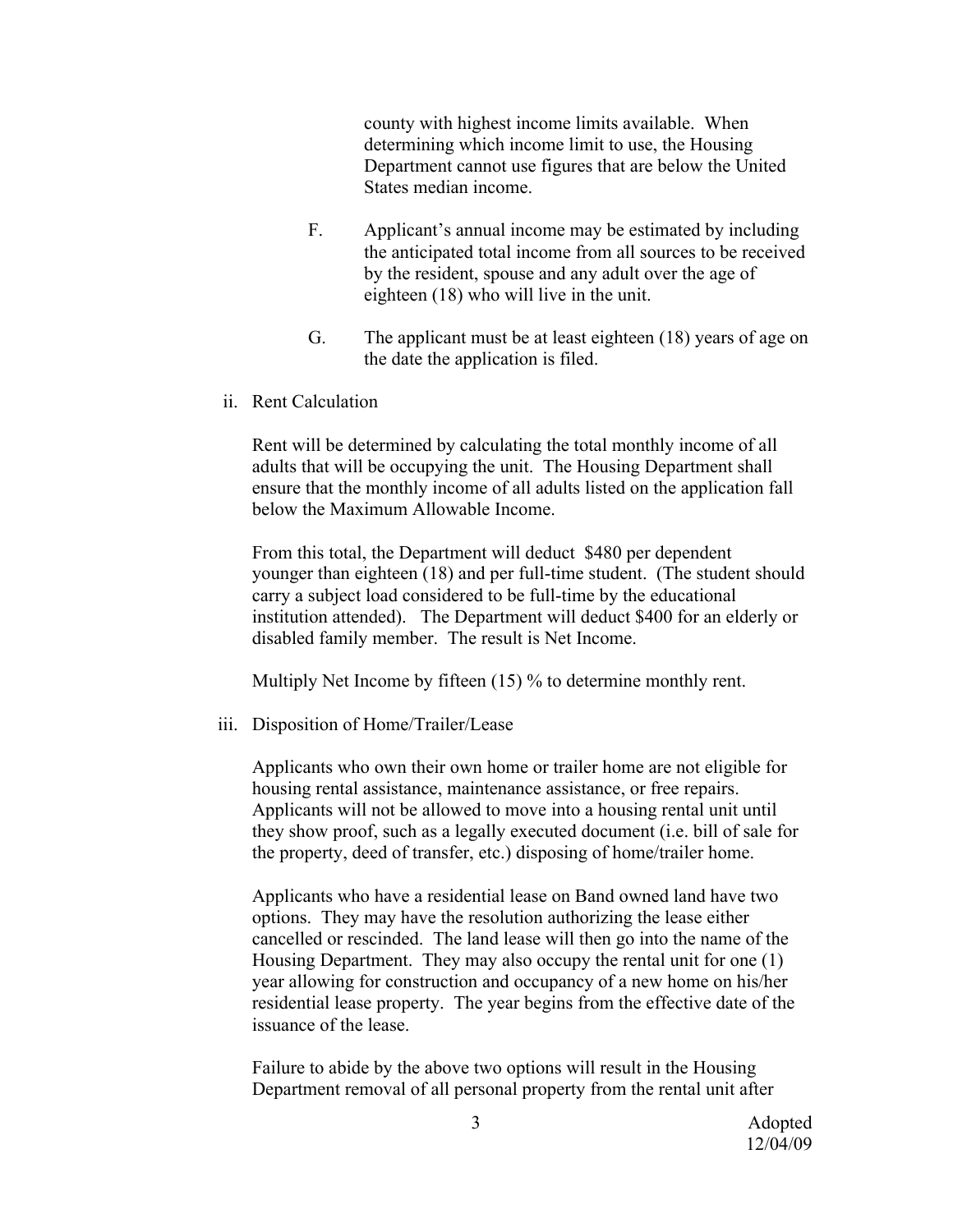proper notice is given. Or, if a Band member owns a home, the Housing Department will deny them a rental unit.

c. Eligibility for Elder Units

Age fifty-five (55) is used as the primary eligibility factor in assigning individuals to the designated Elder homes.

d. Eligibility for Handicapped Units

A unit can be assigned to a person who is defined as disabled or handicapped. Applicant must provide proof of disability and/or handicap. Proof must be in writing from a State/Federal agency.

## III. REJECTION CRITERIA

The Housing Department reserves the right to reject an applicant in cases where it is determined that admission of the applicant and/or any member of the household would be damaging to the health, safety or welfare of other tenants, or the financial stability or physical environment of the community.

- a. Automatic Disqualification. Applicants will be disqualified from applying for housing for the following reasons:
	- i. Applicant, spouse or other adults listed on the application refuse to sign the Release of Information form.
	- ii. Applicant, spouse or other adults listed on the application do not submit to the criminal background check.
	- iii. Applicant owes money for unpaid rent, utility bills, or other services to the Housing Department or Community Development and no agreement for repayment has been signed by the applicant.
- b. Temporary Ineligibility. Applicants will be ineligible for housing for a period of time for the following reasons:
	- i. Applicant who has received housing assistance is determined to be responsible for the intentional damage or destruction of the rental property. The applicant will be ineligible for a period of two (2) years. The two (2) year period will be based on the date of eviction.
	- ii. Applicant who previously participated in a HUD or Band housing program was found to have abandoned the unit. The applicant will be ineligible for housing assistance for a period of two (2) years from the date of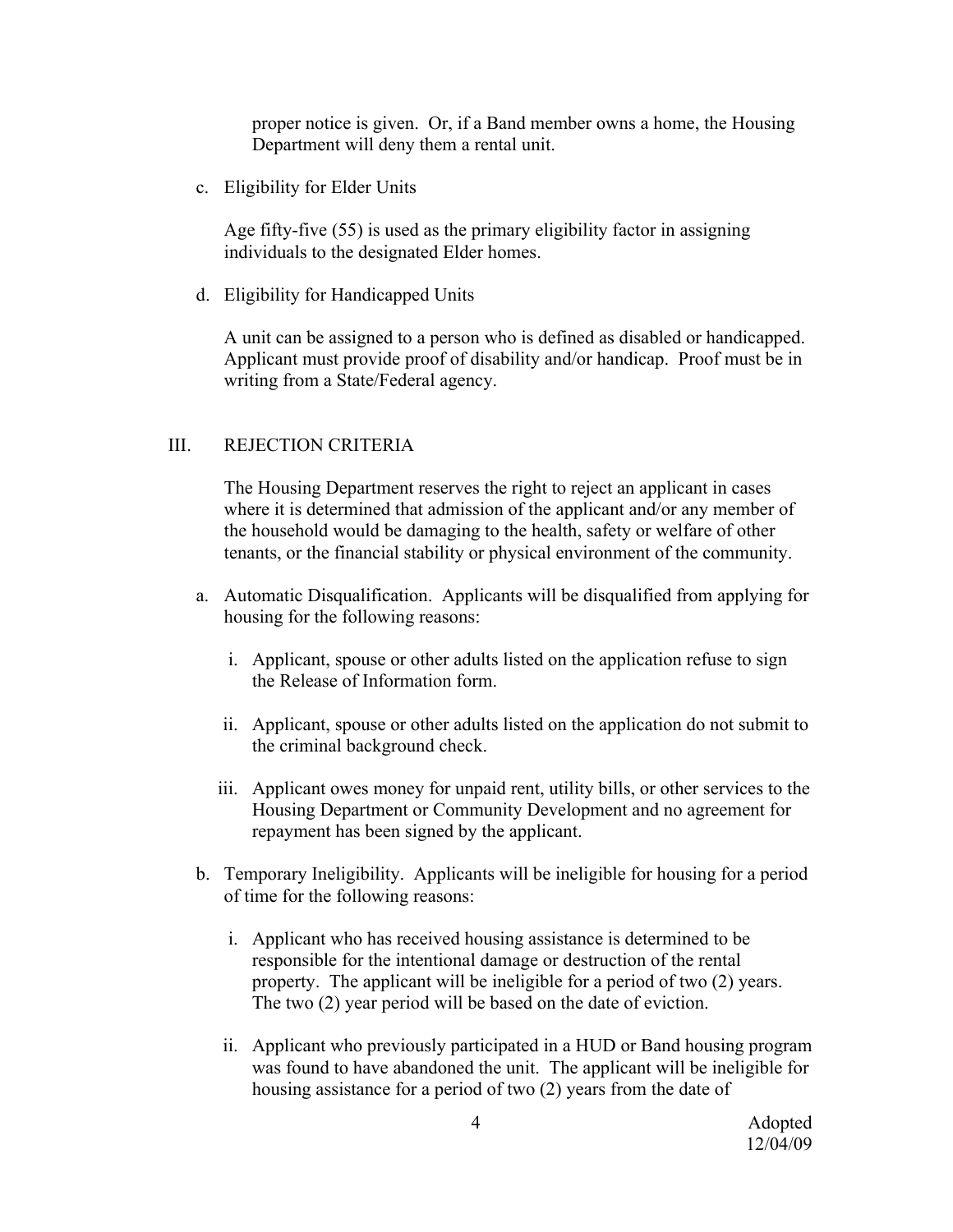abandonment. Debts incurred as a result of the abandonment must be paid prior to the processing of a new application for housing assistance.

- iii. Applicant was previously evicted for non-payment by the Housing Department. The applicant will be ineligible for housing assistance for a period of two (2) years from the date of eviction.
- iv. Applicants' criminal backgrounds will be reviewed prior to admission. Applicants will be ineligible for a period of time after conviction for certain types of offenses, as follows. The following crimes will be based on the definitions in Minnesota statutes. Convictions under other state or federal statutes will be compared with the Minnesota statutory definitions to determine the period of ineligibility:

A. Arson

i. Of Band property Lifetime Ban ii. Other 10 years B. Assault on person i. Third degree 2 years ii. Second degree 5 years iii. First degree 7 years C. Assault against property 1 year OR until damage is paid for D. Burglary 3 years 3 years E. Drugs i. Intent to Sell/Distribute 5 years ii. Manufacture of Meth Banned for life iii. Possession of Controlled Substance 1. First through Fifth Degree 3 years 2. Importation 3 years 3. Misdemeanor Drug Possession 1 year

Adopted 12/04/09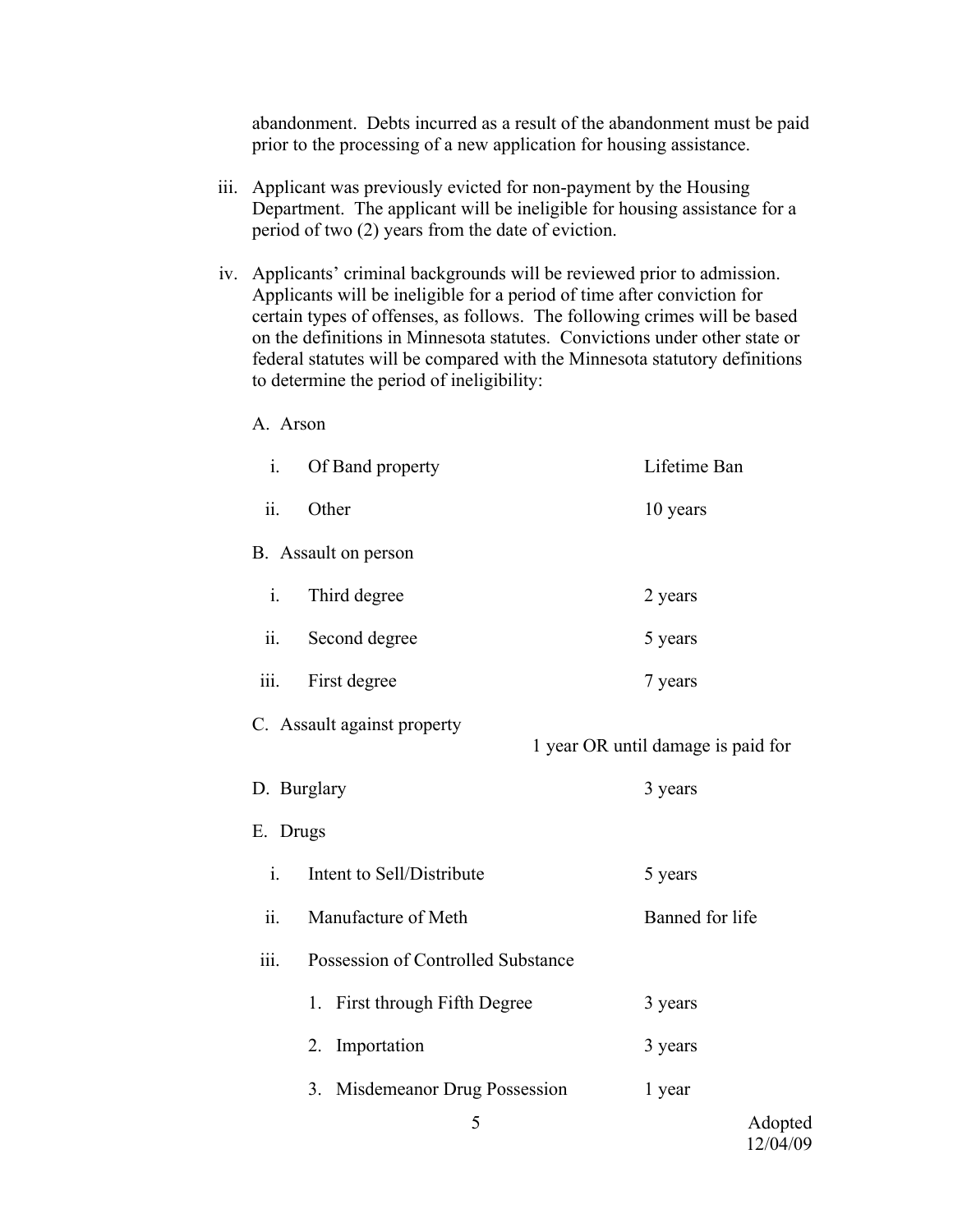|                                           | 5 years after eviction        |
|-------------------------------------------|-------------------------------|
| G. False Imprisonment                     | 3 years                       |
| H. Forgery of Checks                      | 1 year                        |
| Kidnapping<br>I.                          | 5 years                       |
| Homicide<br>$J_{\cdot}$                   |                               |
| i.<br>First Degree                        | Lifetime Ban                  |
| Second Degree<br>$\ddot{\mathbf{1}}$      | Lifetime Ban                  |
| iii.<br>Third Degree Murder               | Lifetime Ban                  |
| First Degree Manslaughter<br>iv.          | 10 years                      |
| Second Degree Manslaughter<br>$V_{r}$     | 5 years                       |
| K. Sex Crimes                             |                               |
| $\mathbf{i}$ .<br>Criminal Sexual Conduct | 5 years                       |
| ii.<br>Registered Sex Offender            | Banned for Life               |
| L. Theft against the Band                 | 1 year OR until amount repaid |
| M. Gang Member Status                     | <b>Banned</b> for Life        |

F. Eviction or Lease Termination for Drug-Related Criminal Activity

- v. An applicant with drug-related convictions who submits proof of treatment and has not been involved in further drug or alcohol-related offenses for two (2) years after treatment, may be eligible for housing assistance.
- vi. An applicant who is a known gang member, but provides a written statement from his/her probation or parole officer that no further instances of gang-related activities have occurred within the previous two (2) years may be eligible for housing assistance.
- vii. Applicants must be in compliance with the terms of any probation related to any of the offenses listed in Section III.b.iv of this Policy in order to be eligible for housing assistance.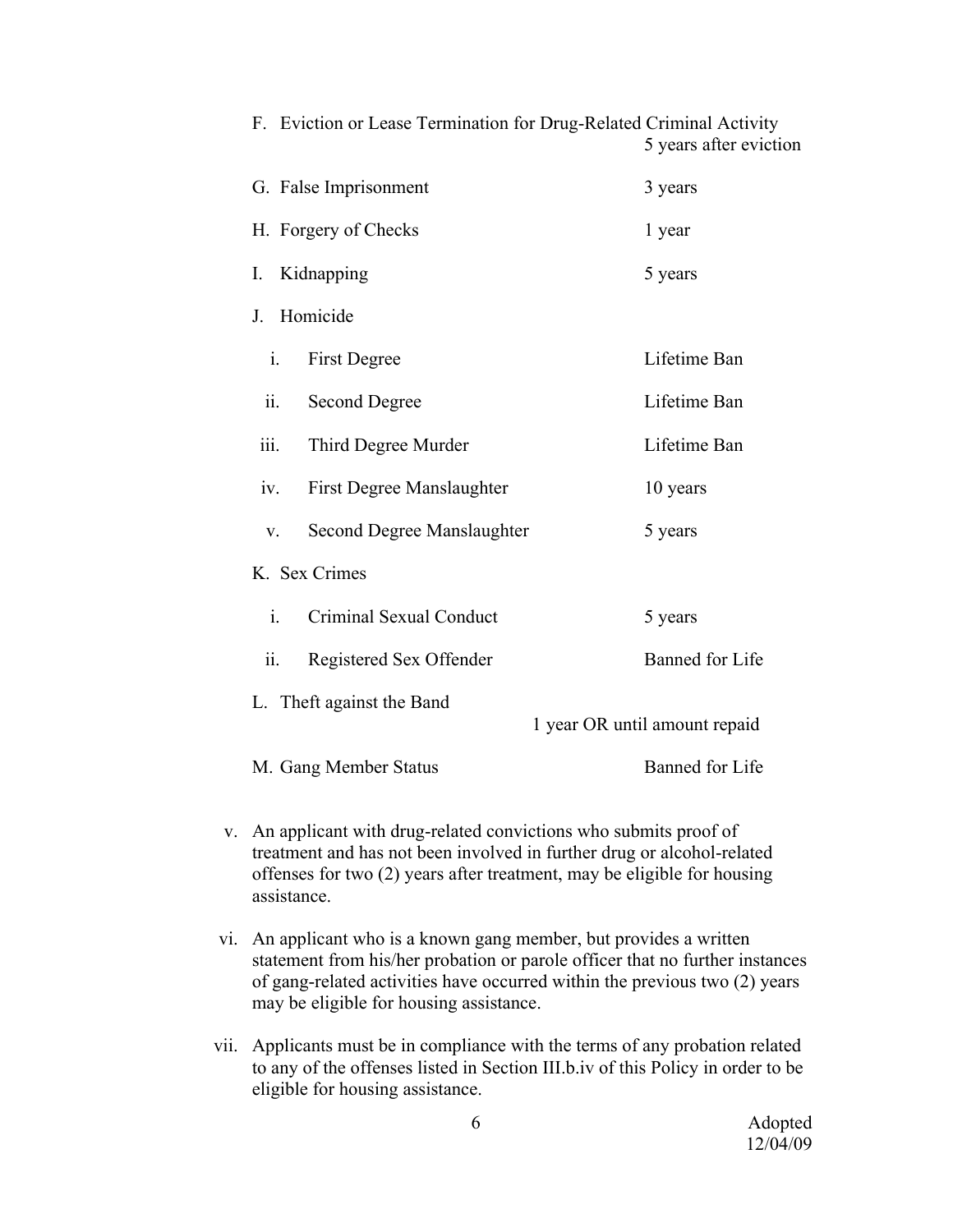- c. Permanent Ineligibility
	- i. Applicant committed fraud in connection with any HUD or Band housing program and was convicted for same. The applicant will not be eligible for housing assistance.

# IV. APPLICATION PROCESS

a. Complete the Application

The applicant must provide all information requested on the application and sign the form:

- i. Band Member Information. List any person/s who are enrolled Band Members and list Enrollment number.
- ii. Personal Data. The information requested under this heading is in reference to the person/s named as Head-of-Household: Full legal name, Social Security Number, Date of Birth, Telephone Number and Current Address, and Size and Type of Home Needed.
- iii. Elderly. must be age 55 to qualify for this category.
- iv. Disabled. If the applicant claims a disability, he/she must show proof of such disability. A statement from the Social Security Administration, State of Minnesota for State disability claims is required.
- v. Employment Data. List name of Company where employed as well as address and telephone number. Note: The same information must be provided for all individuals who will live in the unit who are 18 years of age or over and who are employed. If unemployed, list as unemployed. List any anticipated changes to income for each individual who is 18 years of age or over.
- vi. Other Sources of Income. List any income received from sources such as Social Security, Veteran's Benefits, Unemployment, AFDC, Financial Aid, military pay,seasonal employment and tribal bonus.
- vii. Family Data. List all individuals who will be living in the units including their relationship to Head-of-Household, Date of Birth, Age, Sex and Social Security Number. List any anticipated changes to family. If an applicant is seeking a larger home because of the expected delivery or adoption of another child, they must present a Doctor's statement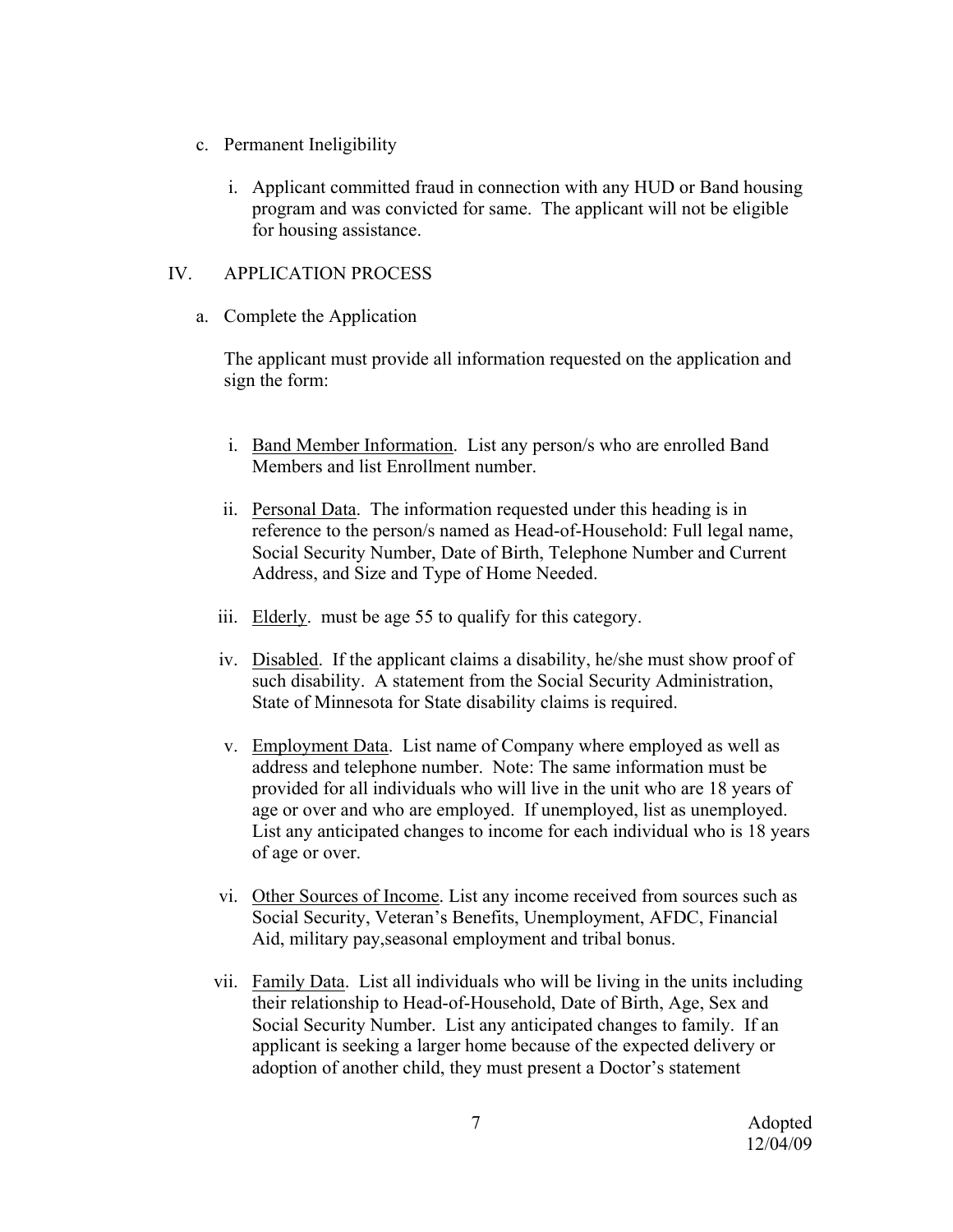verifying the pregnancy or present documentation of an adoption. List all foster children.

- viii. Rental History. List all places of residency for the past three years showing dates rented or owned, and the Landlord's address and phone number.
	- ix. District Preference. List in order of preference the district the applicant would prefer to live in. The applicant shall not list a district if he/she will not accept an available unit in that district. Note: Units are assigned as they become available and may not always be in the preferred area listed.
	- x. Signature. The application must be signed by applicant and any coapplicant, if a co-applicant will be listed on the lease.
	- xi. Return to the Housing Department. After the Housing Department has received and reviewed the application, the applicant will be placed on a Waiting List.
- b. Waiting List

Waiting Lists have been established for each district and bedroom size. The applicants are ranked by the date of their application filing with the Housing Department. If two (2) or more applications are received on the same date, the hour of filing will be used as the basis for ranking.

All families on the waiting list will be categorized as Band Member Family or Other Indian Family. Homes will be made available first to Band Member Families and then to Other Indian Families.

Waiting Lists will be maintained on a computer database by the Director of Property Management. Waiting Lists will be posted during the first week of each month in the Government Center and in each District Community Center according to the last four digits of the applicant's Social Security Number. All information must be complete before the applicant is considered for the Waiting List.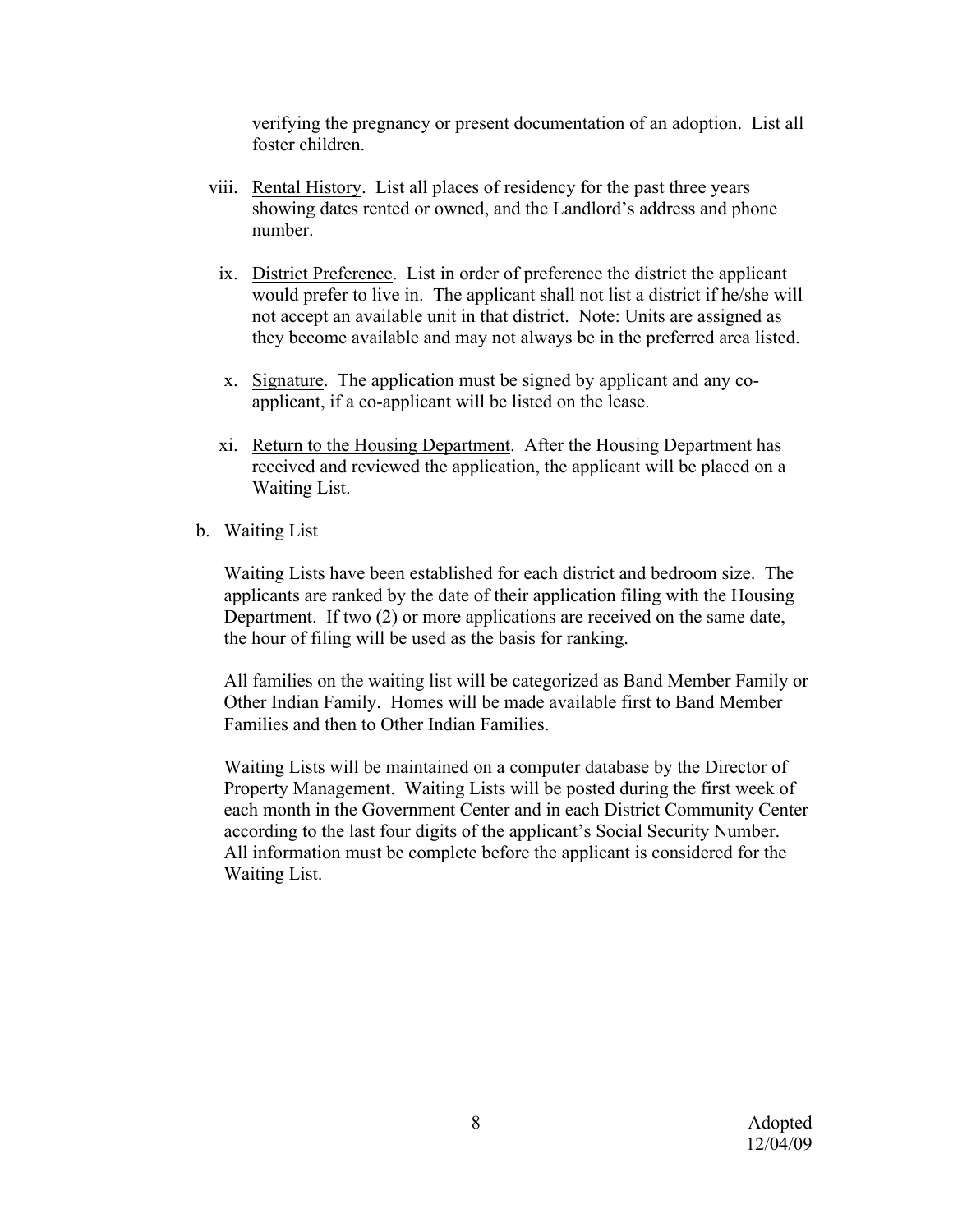c. Occupancy Standards

The Occupancy Standards used to determine the number of bedrooms required are:

| <b>Number of Bedrooms</b> | <b>Number of Persons</b> |                |
|---------------------------|--------------------------|----------------|
|                           | <b>Minimum</b>           | <b>Maximum</b> |
|                           |                          |                |
|                           |                          |                |
|                           |                          |                |
|                           |                          |                |
|                           |                          |                |
|                           |                          |                |

Units will be assigned so that it will not be necessary for persons of the opposite sex, other than husband and wife, to occupy the same bedroom. There will be an exception made for infants and children under the age of five (5) years.

> **Note: The applicant is required to up-date their application every six (6) months in order to retain their position on the Waiting List and must provide a current address and telephone number, make any changes to the income portion of the application, and make any changes to the Family Composition portion of the application. Failure to do so will result in being removed from the waiting list entirely.**

An applicant may remove their name from the Waiting List by submitting a written request to the Housing Department.

After processing the application, the Director of Property Management will inform the applicant about any information and/or background history that would make the applicant ineligible for rental housing. The applicant will be given adequate time to address any issues to take corrective action so that when a unit is available their chance of eligibility is much greater. These circumstances will not keep the applicant off the waiting list unless the applicant fails to take any necessary corrective actions by a date determined by the Housing Department.

d. Assigning a Rental Unit

Applicant will be notified by mail sent to the last address supplied to the Housing Department by the applicant about an available unit. The Housing Department will attempt to make every effort to mail such notification thirty (30) calendar days prior to a unit being available for occupancy, but in some circumstances the prior notice may be a shorter time period depending on the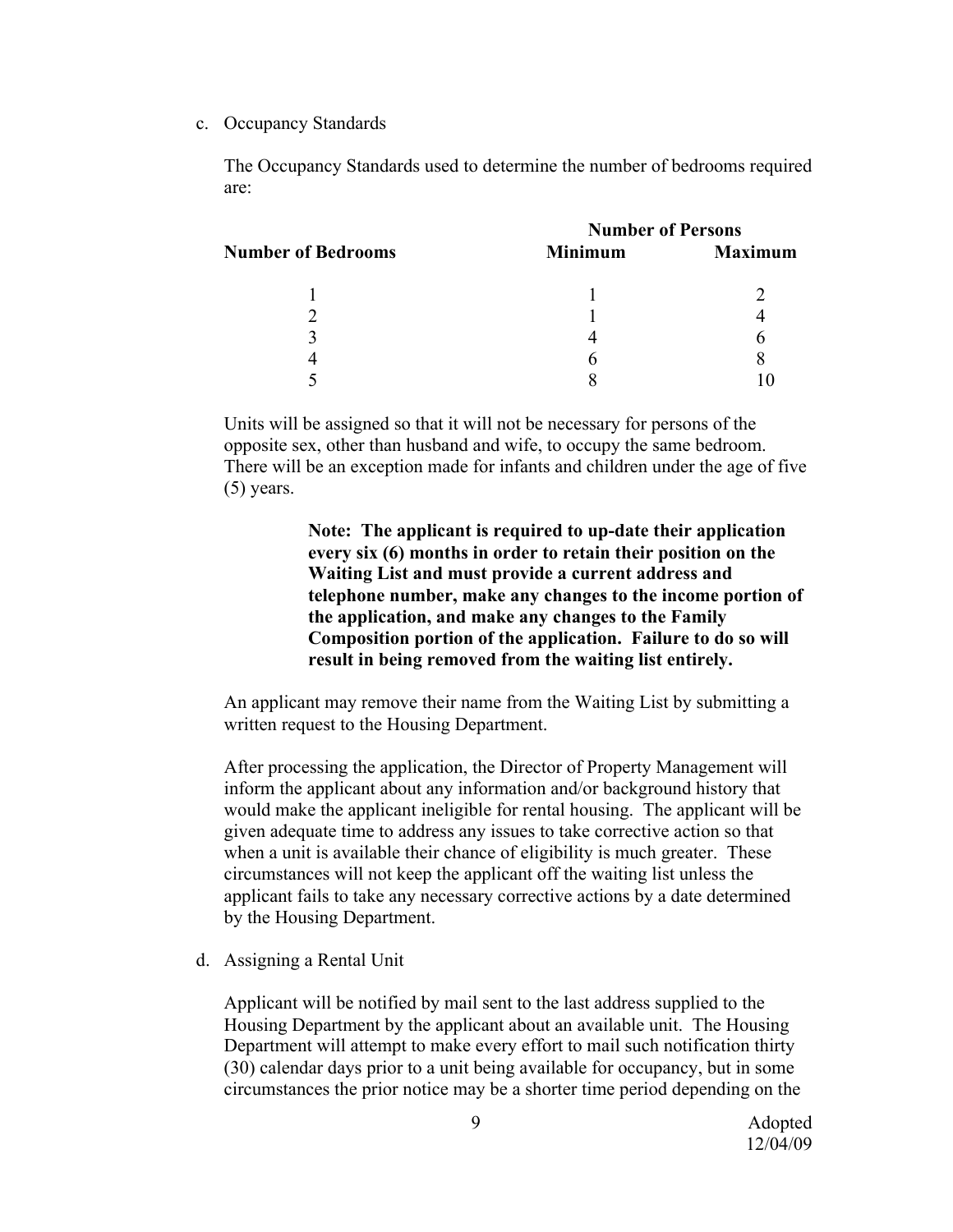circumstances of the vacancy. In the notice, the applicant will be informed about the size of the available unit as well as the address/district of the available unit.

The applicant shall give notice to the Housing Department within fifteen (15) calendar days of their receipt of the actual notice whether he/she will accept or reject the available rental unit.

i. If the Applicant Rejects the Unit

If the applicant rejects an available rental unit, the applicant will retain their position on the Waiting List until three (3) rejections are made. The Director of Property Management will discuss with the applicant their reason for rejection. Any future offers of rental units will take into consideration applicant's reason for rejection. If three rejections are made, the application will be moved to the bottom of the Waiting List.

- ii. If the Applicant Accepts the Unit
	- A. If the applicant accepts the available rental unit, he/she must meet with the Director of Property Management to verify certain information. At that meeting, he/she must provide household income verification for all adults who are eighteen (18) years of age or over. Some examples of proof of employment are: pay slips or other proof of payment or IRS Form 1040 Schedule C – Profit and Loss from Business or other proof of payment (if selfemployed).
	- B. Update family composition and provide information where applicable. If an applicant is the sole custodian of minor children who will live in the rental unit, the applicant must be able to provide proof of legal custody or provide birth certificates and social security numbers for each child listed on the application. Some examples of such proof are a Court Order awarding legal and physical custody to the applicant, or a Court Order awarding guardianship, proof of foster care license for a child, etc.
	- C. Sign HUD 9886 Release Form and/or the Band Release Form to authorize the Housing Department to request information concerning eligibility for Band and/or Federal Housing Assistance. If an applicant refuses to sign the release form, processing of the acceptance will end.
	- D. A Criminal Background Check for all individuals over the age of eighteen (18) listed as potential occupants of the unit shall be conducted by the Housing Department. Prior to such background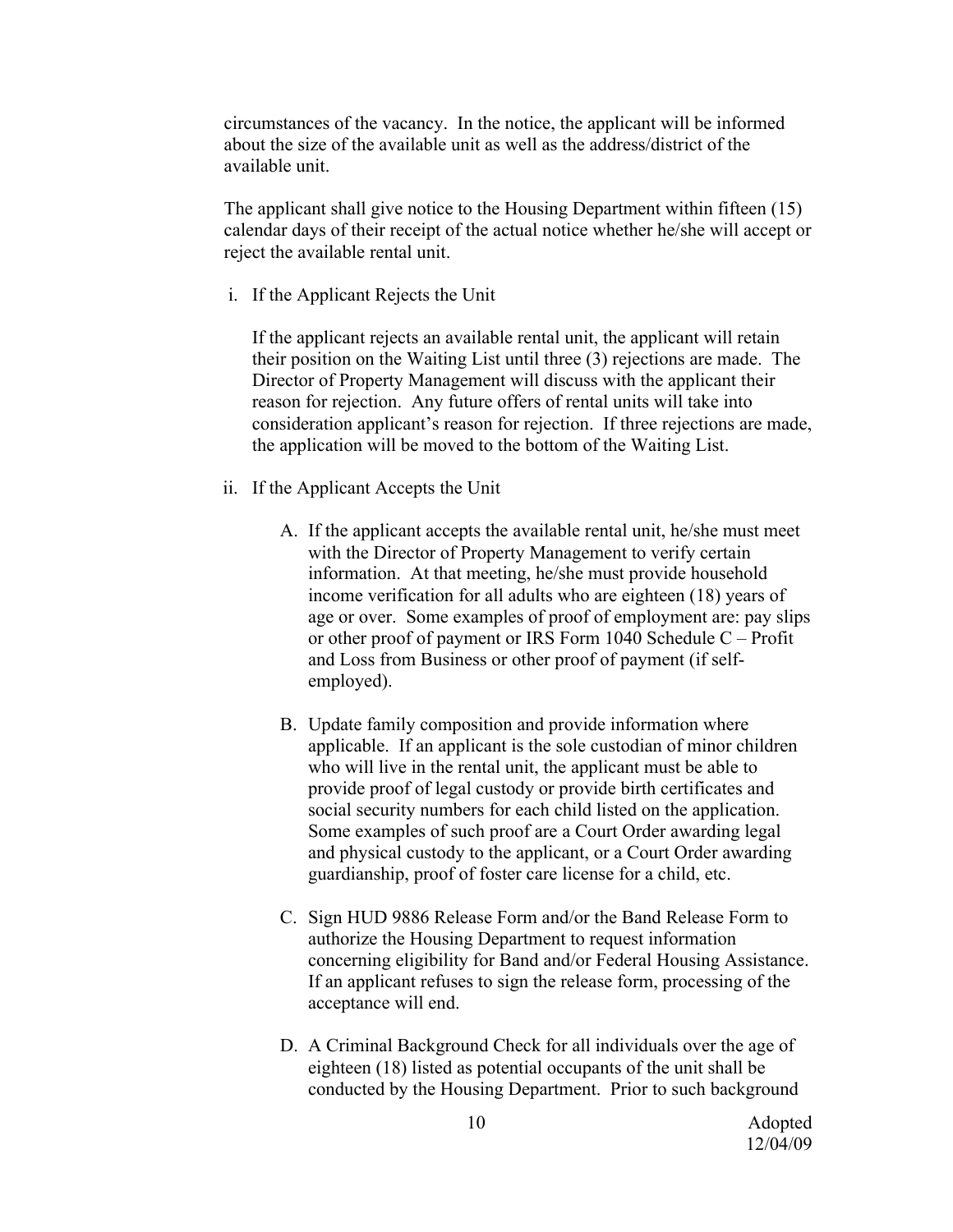check, all individuals must sign a Consent Form to initiate this process.

- e. Conducting the Background Check
	- i. Purpose. The purpose of conducting a criminal background check is to ensure that the applicant or other individual over the age of eighteen (18) years who will occupy the rental unit does not have a criminal record such that he/she would pose a possible danger to the community.
	- ii. Authority. The authority to perform criminal background checks is set forth in NAHASDA (Public Law 104-330 and Federal Regulation 24 CFR Part 1000).
	- iii. Cost. The Housing Department will be responsible for the costs of all criminal background checks.
	- iv. Reviewing the Background Check. Upon receipt, the Executive Director of the Housing Department will review all criminal background checks of applicants and other individuals between eighteen (18) years of age and over who plan to live in the rental unit to determine eligibility. **All background check information will be maintained in a secure and locked cabinet. Only the Commissioner of Community Development and Executive Director shall have access to such background information. Confidentiality shall be maintained at all times.**

After review, if the Executive Director determines that the applicant or other individuals eighteen years of age and over who plan to live in the rental unit do not pose a threat to the community, the Executive Director will indicate his/her approval on the cover sheet. The background check information shall be placed in a locked cabinet for one (1) year from the date of such review. After such time, the record will be shredded. These reports will not be reproduced and shall not be placed in the applicant's file. Confidentiality shall be maintained at all times.

The Executive Director will review with the Commissioner of Community Development any questionable reports. This provides the Executive Director with another resource to help make decisions with difficult circumstances.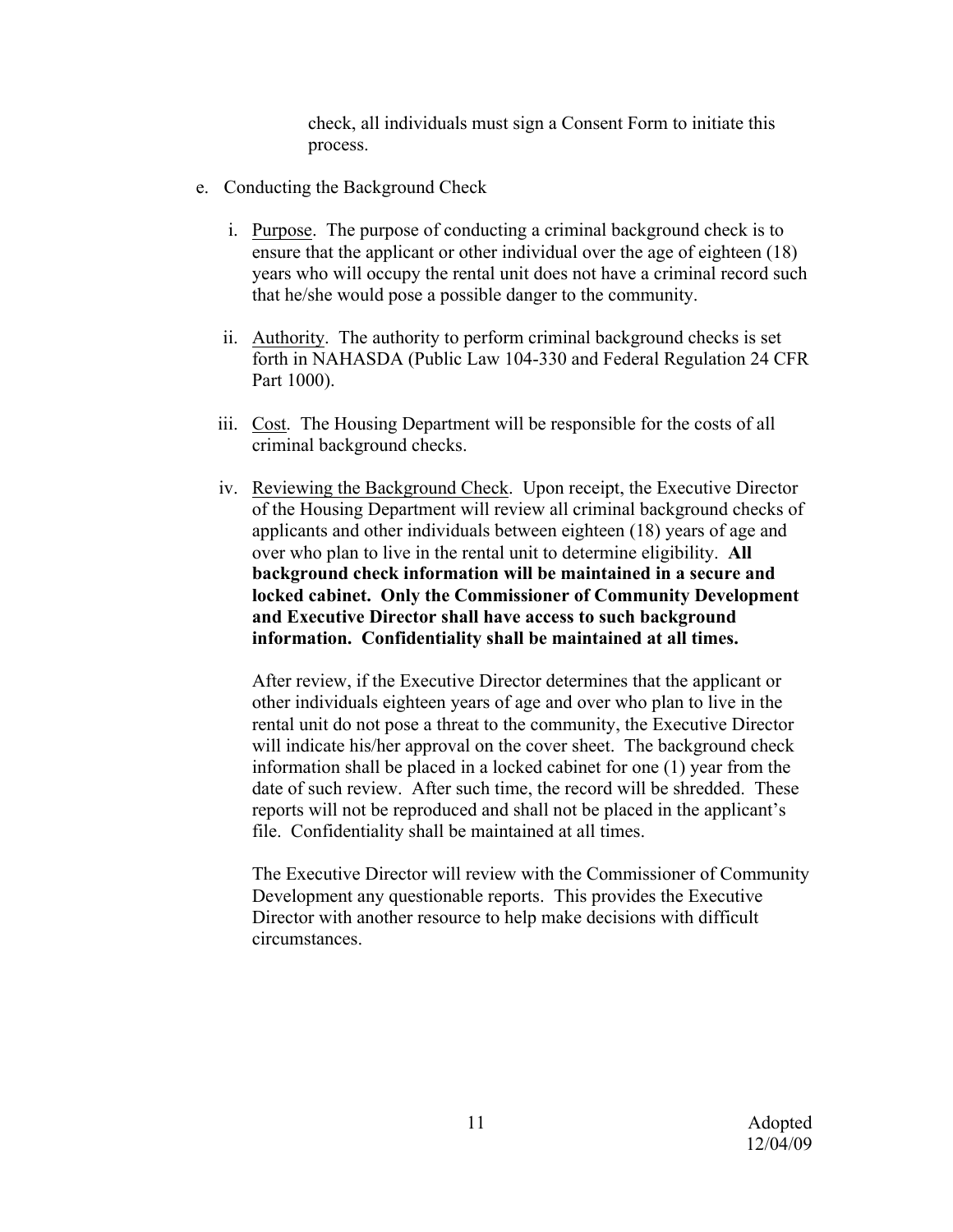#### v. Situations Where Housing Assistance is Denied.

A. Notification of Denial.

Housing assistance will be denied based on the criteria in Section III of this policy. In these circumstances, the Executive Director of the Housing Department will indicate on the cover sheet that the applicant is not eligible for housing assistance and forward the cover sheet and application to the Director of Property Management.

The Executive Director will arrange to meet privately with the applicant and any other individual listed on the application whose background check resulted in a negative rating to discuss the reasons for the rejected application. At that meeting, the Executive Director shall provide a written statement to the applicant and other individual listing the reason(s) for rejection. The Executive Director shall retain a copy of such written statement and file with the confidential criminal background check information. The Executive Director will determine with the applicant what actions, if any, are available to clear the rejection.

If a rejection of housing assistance is based on an individual who is not the Head-of-Household, the applicant may be approved if the rejected individual's name is removed from the application. In these circumstances, the Head-of-Household shall sign an agreement showing their understanding that if the rejected individual is found at any time to be living in the rental unit, that the family will be evicted.

B. Right to Refuse to Submit to Background Check

Any individual who is eighteen (18) years of age or over listed on the application may refuse to submit to a criminal background check. If the individual who refuses to submit to such a background check is the Head-of-Household, the application process would end. If the individual who refuses to submit to such background check is not the Head-of-Household, the application process would continue if an agreement were signed as indicated above.

- f. Conflict of Interest with Housing Staff Federally-funded Assistance
	- i. Housing staff may not make eligibility determination for federally-funded assistance if a conflict of interest exists. A conflict of interest exists where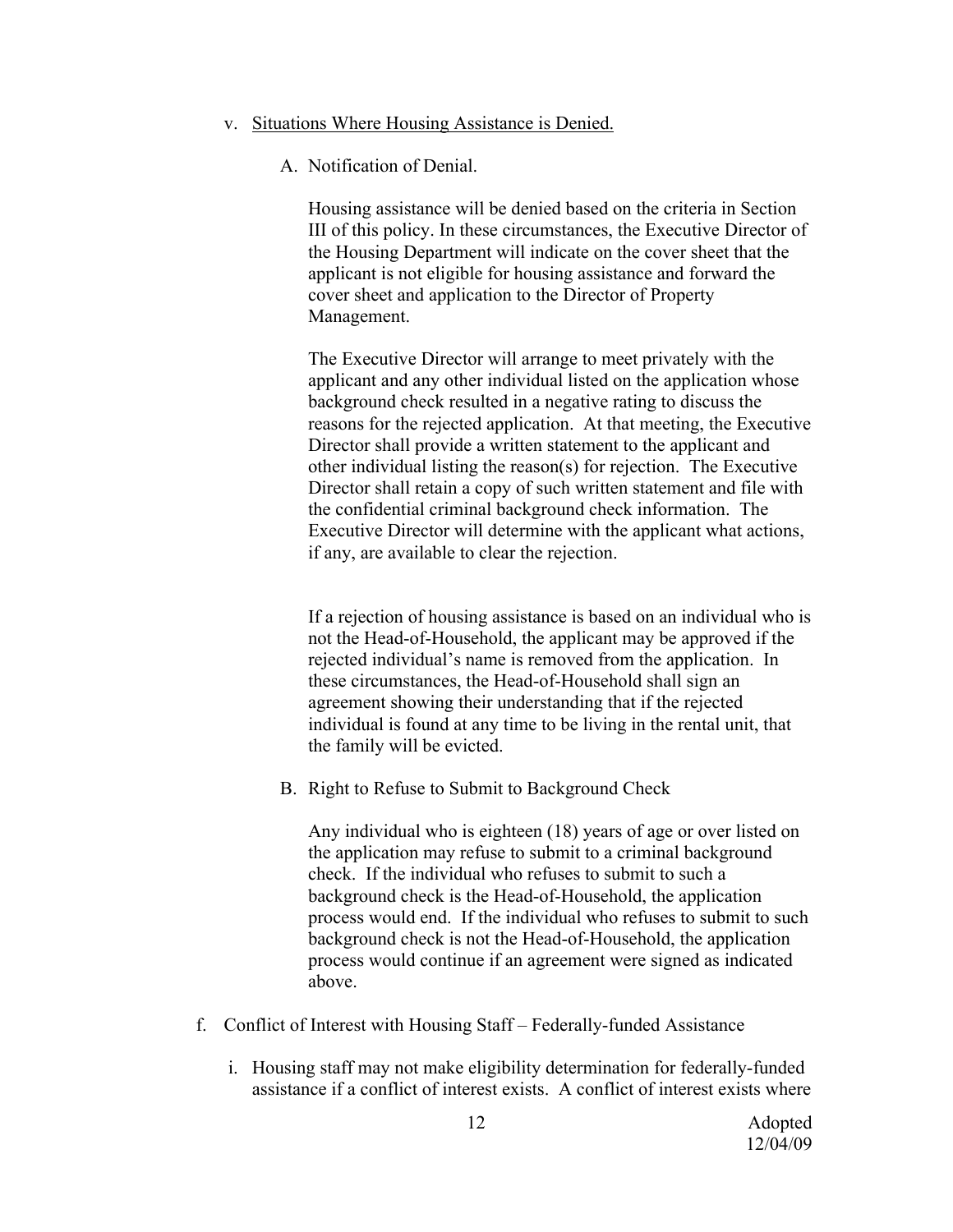the applicant is an immediate family member (defined as mother, father, brother, sister, husband, wife, son or daughter, or any in-law of the same relationship) of the staff member. Where such a conflict of interest exists, the staff person will find another staff member to make the necessary determination. The application for housing assistance will ask applicants to list any immediate family members that are employed in the Housing Department.

- ii. Where it is not feasible for another staff member to make the eligibility determination, the staff member shall report the conflict, including the nature of the assistance to be provided and the specific basis for which the selection of the individual was made to the Eastern/Woodlands Office of Native American Programs.
- iii. Once the E/WONAP has approved the decision, the Housing Department must disclose the conflict to the public, by posting the report of the conflict on the Housing Department bulletin board, with the name of the applicant and any other confidential information redacted. The posting should remain for one (1) month.
- iv. Conflict reports must be retained in Housing files for a minimum of three (3) years.

## V. CONFIDENTIALITY

The Housing Department requires individuals to disclose personal information about themselves and their finances in order to allow a determination of eligibility.

All Housing Department staff shall maintain confidentiality of all information provided by any applicant or other individual and will act in a professional and respectful manner at all times.

A violation of any applicant's confidential information shall be grounds for immediate dismissal.

### VI. RECORDS TO BE MAINTAINED

The Housing Department must maintain records of all applications and other transactions completed by the applicant. These records include a hard copy and computer files.

These records include the following:

a. Original application;